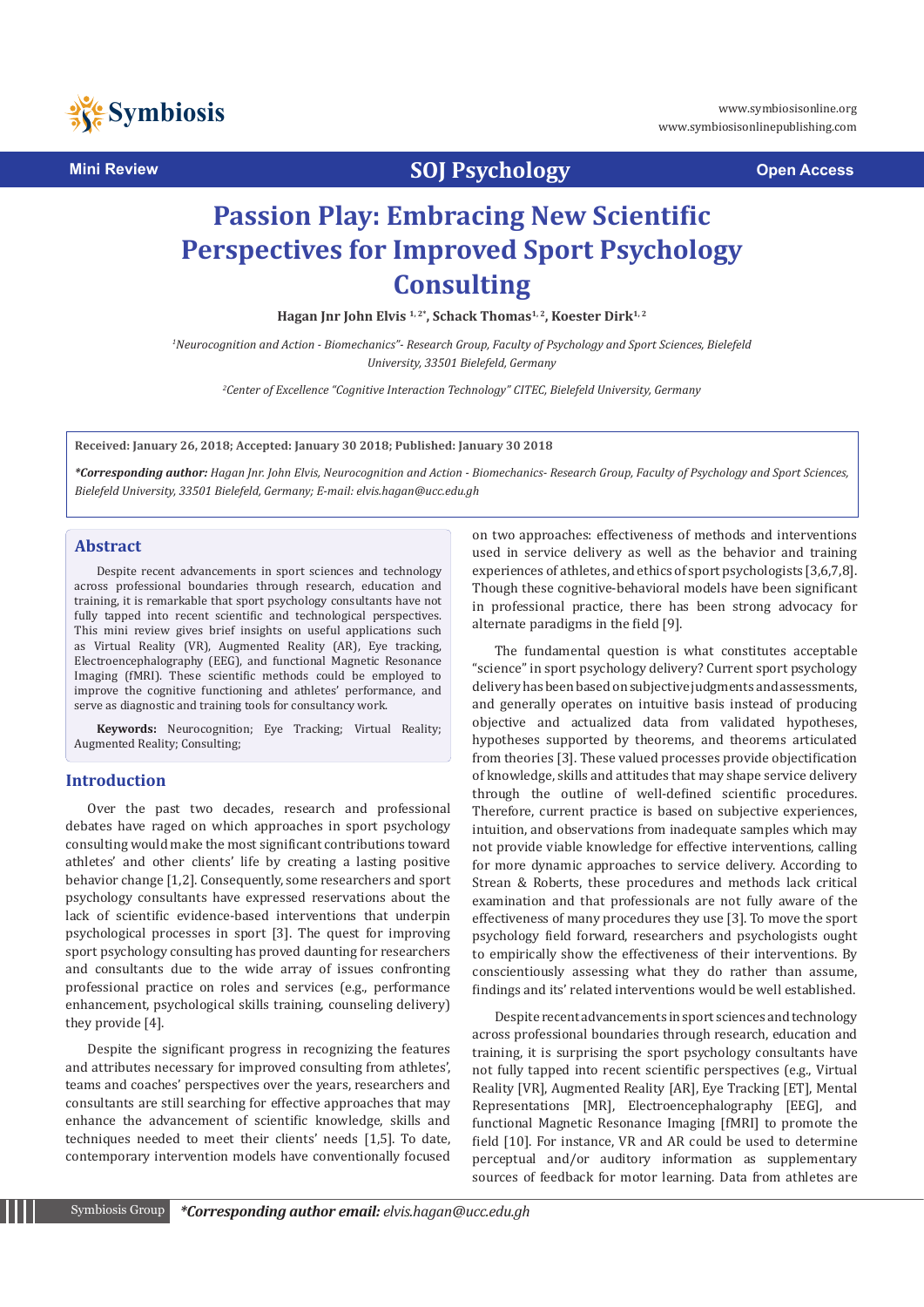accessed from multisensory components, audio-visual aids, actuators (types of motors used for moving or controlling mechanisms), and virtual actors. These measurements are recorded at different rates and synchronized to provide useful information on athletes' movements. Athletes' perspective and behavior within a VR/AR environment could then be related to



**Figure 1:** Virtual reality for sport exercises Photo: CITEC, Bielefeld University training.



**Figure 2:** Virtual reality for karate. Photo: NCA, Bielefeld University



**Figure 3:** Augmented reality for table tennis. Photo: NCA, Bielefeld University

their perspective and behavior in real-life environments (Figure 1,2,3). Space precludes vivid descriptions for all the figures. For example, figure1 depicts a teacher-trainee scenario where a virtual coach supervises the acquisition of action sequences by verbally instructing participants and subsequently assesses changes in mental representation during skill learning in order to provide feedback. VR/AR facilitates better understanding of the perception-action loop for better sports analysis. Athletes and coaches could benefit from VR/AR settings via technologies to improve coach-athlete interaction that could complement technical preparations through competition-related training [11].

Scholarly evidence suggests that players' perspective and behavior within VR/AR environments could match closely to their behaviors in real-life environments. For example, Craig, Berton, Rao, Fernandez, and Bootsma used VR to examine curved free kicks in professional soccer players to determine whether a range of simulated free kicks would end up in the goal or not [12]. Findings revealed that players could imagine realistic free kicks by integrating information about their spins, and then used this information to accurately predict where the ball would end up after all other variables (e.g., ball speed) were controlled. Similarly, an immersive table tennis simulation study tagged as ''V- Pong'', used an integrated physics engine to manage three major features of simulation (ball movement, collision modelling, game strategy) to allow players interact with the ball in real time [13]. Ball movement (trajectory) improved the sensation of immersion and the extent to which players enjoyed the game, and game strategy modelled opponents' virtual behaviors.

Athletes may also benefit from the use of fully mobile, head-mounted eye tracking systems with in-built cameras that allow participants to move in an unrestrained working range on defined tasks in dynamic sport settings (i.e., field). Gaze behavior properties (fixation location, duration) are recorded and stored in the process for subsequent relational analyses. The spatial and functional association between eye movements and body movements or movement segmentations provide useful information for investigations on successful movement execution of how athletes' behave in unusual playing conditions [14]. Scientific investigations on gaze behavior characteristics have revealed that experts use fewer eye fixations of longer durations than non-experts across a wide range of sports on performance related tasks [15]. For example, Heinen, Jeraj, Vinken, and Velentzas found a relationship between gaze behavior and movement of a complex gymnastic skill (backward salto) performed as a dismount on uneven bars [16]. Thirteen experts were instructed to fix a light spot on a landing mat that varied systematically to each gymnast's landing distance during the downswing phase of salto dismount. Variations in hip angle at the top of the backswing, the duration of the downswing phase, hipangle prior to kick-through, and the landing distance as a function of different gaze locations on the landing mats were found. Other intervention studies have examined the usefulness of quiet eye (QE- final fixation) training in targeting skills such as shotgun shooting, soccer penalty shooting and golf putting [17,18,19]. Results revealed that QE underpins successful performance by differentiating both expertise (inter-individual) and proficiency (intra-individual), with experts and successful sporting attempts characterized by longer QE durations.

**Citation:** Hagan Jnr JE, Schack T, Koester D. (2018) Passion Play: Embracing New Scientific Perspectives for Improved Sport Page 2 of 5 Psychology Consulting. SOJ Psychol 5(1): 1-5. DOI: http://dx.doi.org/10.15226/2374-6874/5/1/00143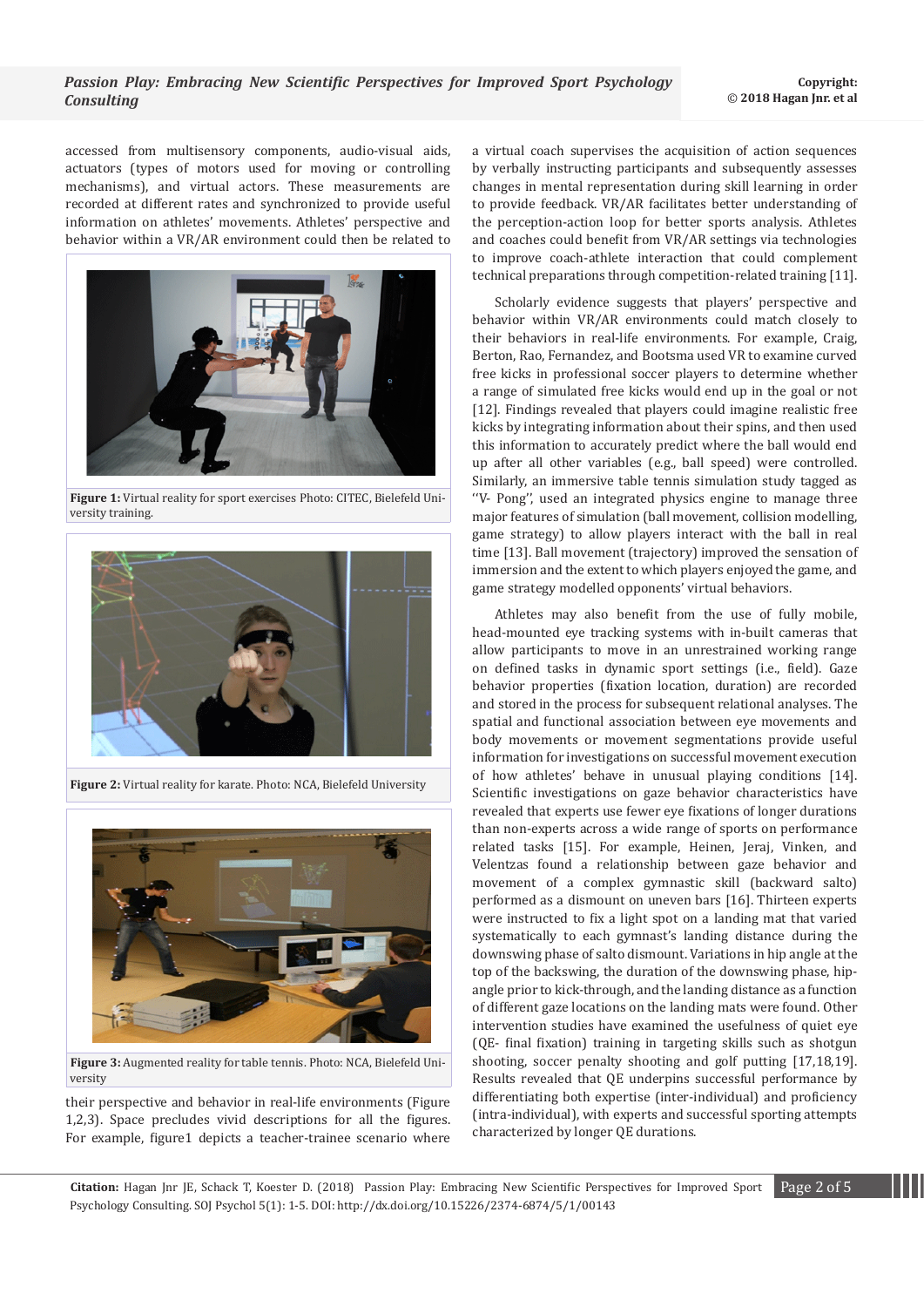Additionally, neurotechnologies (NT) such as EEG and fMRI are scientific methods that assess athletes' neurocognitive status through cognitive or neurophysiological measurements. Varied technological designs are used to monitor and improve brain function. These procedures provide vital information that help researchers and clinicians to visualize and stimulate the brain and memory on how varied characteristics of consciousness, thought, and higher order activities in the brain structures and motor memory operate.

For example, EEG biofeedback /neurofeedback can be used to train athletes by altering brainwaves through on board computer screen display (Figure 5). Two recent research investigations have assessed the patterns of cortical activity that influence successful golf putts, with findings forming empirical grounds for new neuro feedback interventions [20,21]. Patterns of EEG activity as per holed putts and missed putts were compared among expert and novice golfers. For instance, Cooke et al.'s findings suggested that expert golfers experienced a greater reduction in high EEG alpha power than novices, and that holed putts were characterized by less high-alpha power than missed putts at frontal and central sites (e.g., Fz, F3, F4, Cz) in two seconds before movement [21]. Similar results have been found in other self-paced voluntary movements investigations where EEG power was reduced in both hemispheres of the brain during bimanual tasks [22]. Therefore, EEG biofeedback serves as a powerful technique to help minimize or discard attention related problems, competitive anxiety and anger experienced by elite athletes. These goals could be achieved through perceptual-cognitive skills such as concentration, decision making, stress management and regulation of anxiety, and other emotional related problems through self-regulation [23].



**Figure 4:**Eye tracking glasses. Photo: CITEC, Bielefeld University.

 These aforementioned multidimensional scientific approaches have been successfully applied in variety of other competitive sports such as air pistol shooters, dance, golf, judo and tennis, rugby, handball, soccer and table tennis [11,24,25,26,27,28]. Similarly, mental representation structures of athletes of varied skill level have also been assessed using structural dimensional analysis of mental representation in refining technique related problems (SDA-M, for detailed

description see [29]). Findings from these applications have been used to design suitable diagnostic procedures for appropriate psychological interventions. The framework for these interventions is derived from previous outlined databases that are synchronized to provide objective feedback. For example, integrated intervention routines may use AR and ET together with verbal scripts (task related instructions) and others like ideomotor training to correct technical errors in sports [30,31].

To deliver the most effective psychological interventions, sport psychology consults are encouraged to work harmoniously with other analogous personnel (e.g., cognitive, neuroscientists) within a specific sporting context. Moreover, identifying a specific problem through the formulation of hypothetical questions, and the significance behind the choice of questions, may determine possible outcomes. For instance, the use of fMRI may be beneficial in the laboratory or clinical settings because subjects must supinate when using the recording device and also for aiding rehabilitation after concussion or head injuries [32,33]. Finally, EEG can also be used to track motor learning experiences and performance enhancement (e.g., golf putting) [26,34].



**Figure 5:**A wave guard EEG cap. Photo: CITEC, Bielefeld University.

### **Conclusions**

Sport psychology professionals could apply, experiment, and/ or adapt these technological perspectives to make professional practice more visible and attractive to their clients (e.g., athletes, coaches, sport business or institutional investors) based on objective data (cf. [23,35]). The application of evidence-based tools in sport psychology consulting to generate individualized scientific information may help provide different conceptual frameworks for psychological skills interventions. Sport psychology consultants, athletes and coaches need to utilize varied scientific information that would enhance their awareness on valid procedures available to them. By appreciating these integrative roles in different situations and even individuals with whom they work, performance and long term behaviour changes in sports could be improved using more inclusive scientific perspectives. The challenge though may be how, when and where to comprehensively capture these useful scientific information for effective sport psychology consulting.

**Citation:** Hagan Jnr JE, Schack T, Koester D. (2018) Passion Play: Embracing New Scientific Perspectives for Improved Sport Page 3 of 5 Psychology Consulting. SOJ Psychol 5(1): 1-5. DOI: http://dx.doi.org/10.15226/2374-6874/5/1/00143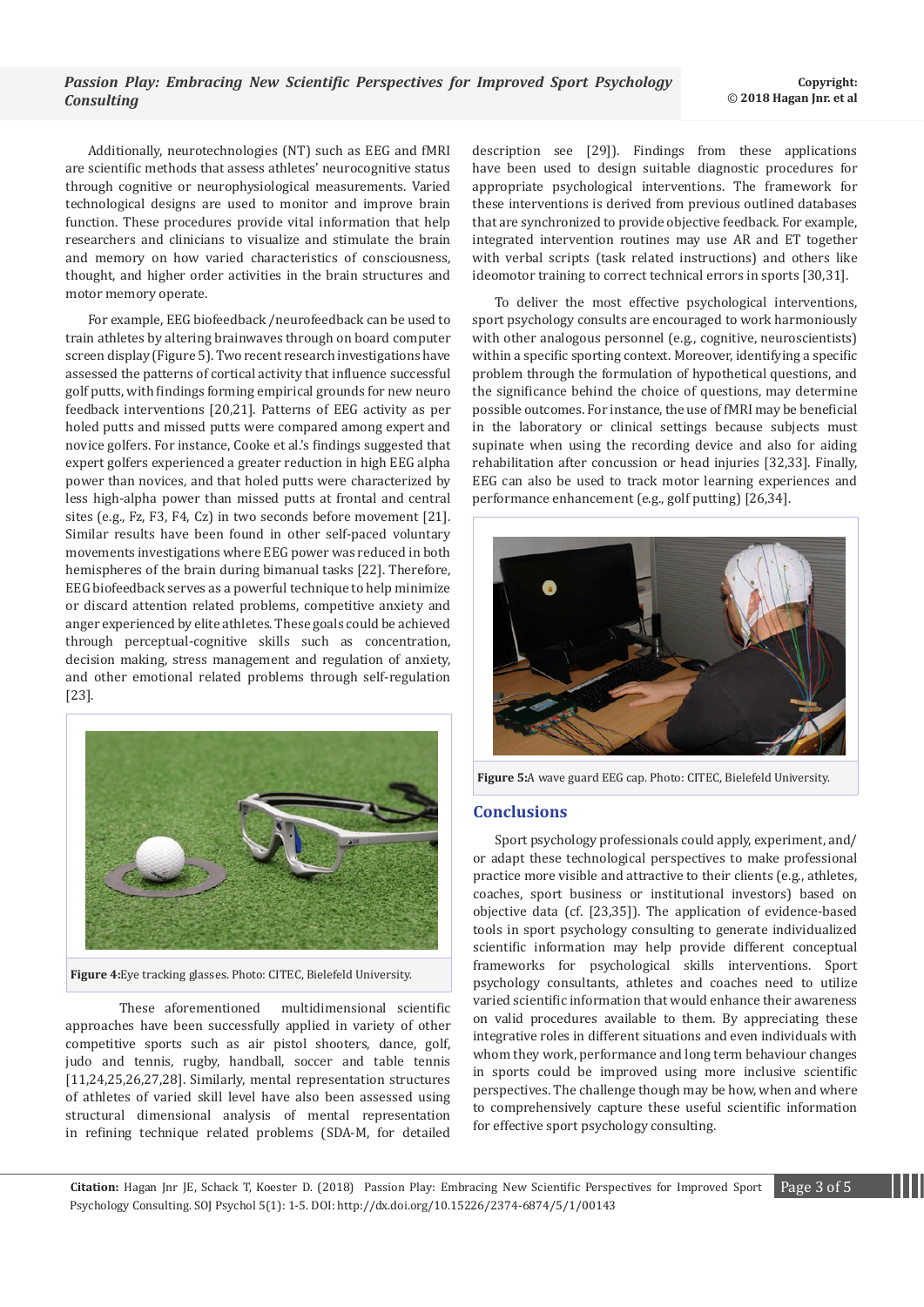## **Acknowledgements**

This research article is supported by the Cluster of Excellence, Cognitive Interaction Technology (CITEC, [EXC 277]) at Bielefeld University and funded by the German Research Foundation (DFG).

### **References**

- 1. [Sharp L, Hodge K. Sport psychology consulting effectiveness:](http://www.tandfonline.com/doi/abs/10.1080/10413200.2011.583619)  [The sport psychology consultant's perspective. Journal](http://www.tandfonline.com/doi/abs/10.1080/10413200.2011.583619)  [of Applied Sport Psychology. 2011;23\(3\):360-376. doi:](http://www.tandfonline.com/doi/abs/10.1080/10413200.2011.583619)  [10.1080/10413200.2011.583619.](http://www.tandfonline.com/doi/abs/10.1080/10413200.2011.583619)
- 2. Sharp L, Hodge K. Sport psychology consulting effectiveness: The athlete's [perspective. International Journal of Sport and Exercise Psychology.](http://www.tandfonline.com/doi/abs/10.1080/1612197X.2013.804285)  [2014;12\(2\):91-105. doi: 10.1080/1612197X.2013.804285.](http://www.tandfonline.com/doi/abs/10.1080/1612197X.2013.804285)
- 3. [Strean WB, Roberts GC. Future directions in applied sport psychology](https://journals.humankinetics.com/doi/abs/10.1123/tsp.6.1.55)  [research. The Sport Psychologist. 1992;6\(1\):55-65.](https://journals.humankinetics.com/doi/abs/10.1123/tsp.6.1.55)
- 4. Singer RN, Anshel MH. An overview of interventions in sport. In J. Dosil (Ed.), The sport psychologists handbook: A guide for sport specific performance enhancement. Chichester: Wiley. 2006:63–88.
- 5. [Tod D, Hutter RV, Eubank M. Professional Development for Sport](https://www.sciencedirect.com/science/article/pii/S2352250X16301610)  [Psychology Practice. Current Opinion in Psychology. 2017;16:134](https://www.sciencedirect.com/science/article/pii/S2352250X16301610)  [–137. doi: 10.1016/j.copsyc.2017.05.007.](https://www.sciencedirect.com/science/article/pii/S2352250X16301610)
- 6. [Vealey RS. Current status and prominent issues in sport psychology](http://www.sportgeest.nl/files/Status%20and%20Issues%20in%20Sportpsychology%20Interventions%20(Vealy).pdf)  [interventions. Medicine & Science in Sports & Exercise. 1994; 26:495-](http://www.sportgeest.nl/files/Status%20and%20Issues%20in%20Sportpsychology%20Interventions%20(Vealy).pdf) [502.](http://www.sportgeest.nl/files/Status%20and%20Issues%20in%20Sportpsychology%20Interventions%20(Vealy).pdf)
- 7. [Partington J, Orlick T. An analysis of Olympic sport psychology](https://journals.humankinetics.com/doi/abs/10.1123/tsp.5.2.183)  [consultants' best- ever consulting experiences. The Sport Psychologist.](https://journals.humankinetics.com/doi/abs/10.1123/tsp.5.2.183)  [1991;5\(2\):183-193.](https://journals.humankinetics.com/doi/abs/10.1123/tsp.5.2.183)
- 8. [Sachs ML. Professional ethics in sport psychology. In R.N. Singer,](https://books.google.co.in/books?id=yeeps5hD7XQC&pg=PA117&lpg=PA117&dq=Professional+ethics+in+sport+psychology.+In+R.N.+Singer,+M.+Murphey+%26+L.K.+Tennant+(Eds.),+Handbook+of+research+on+sport+psychology.New+York&s)  [M. Murphey & L.K. Tennant \(Eds.\), Handbook of research on sport](https://books.google.co.in/books?id=yeeps5hD7XQC&pg=PA117&lpg=PA117&dq=Professional+ethics+in+sport+psychology.+In+R.N.+Singer,+M.+Murphey+%26+L.K.+Tennant+(Eds.),+Handbook+of+research+on+sport+psychology.New+York&s)  [psychology.New York: Macmillan. 1993:921-932.](https://books.google.co.in/books?id=yeeps5hD7XQC&pg=PA117&lpg=PA117&dq=Professional+ethics+in+sport+psychology.+In+R.N.+Singer,+M.+Murphey+%26+L.K.+Tennant+(Eds.),+Handbook+of+research+on+sport+psychology.New+York&s)
- 9. [Hardy L, Parfitt G. The development of a model for the provision of](https://journals.humankinetics.com/doi/abs/10.1123/tsp.8.2.126)  [psychological support to a national squad. The Sport Psychologist.](https://journals.humankinetics.com/doi/abs/10.1123/tsp.8.2.126)  [1994;8\(2\):126-142.](https://journals.humankinetics.com/doi/abs/10.1123/tsp.8.2.126)
- 10.[Schack T, Bertollo M, Koester D, Maycock J, Essig K. Technological](https://pub.uni-bielefeld.de/publication/2713938)  [advancements in sport psychology. In A. Papaioannou & D. Hackfort](https://pub.uni-bielefeld.de/publication/2713938)  [\(Eds.\), Routledge Companion to Sport and Exercise Psychology:](https://pub.uni-bielefeld.de/publication/2713938)  [Global Perspectives and Fundamental Concepts. London: Routledge.](https://pub.uni-bielefeld.de/publication/2713938)  [2014:953-966.](https://pub.uni-bielefeld.de/publication/2713938)
- 11.[Bideau B, Kulpa R, Vignais N, Brault S, Multon F, Craig C. Using virtual](http://ieeexplore.ieee.org/document/5339124/)  [reality to analyze sports performance. IEEE Computer Graphics and](http://ieeexplore.ieee.org/document/5339124/)  [Applications. 2010;30\(2\):14-21.](http://ieeexplore.ieee.org/document/5339124/)
- 12.[Craig CM, Berton E, Rao G, Fernandez L, Bootsma RJ. Judging where a ball](https://www.ncbi.nlm.nih.gov/pubmed/16450083)  [will go: The case of curved free kicks in football. Naturwissenschaften.](https://www.ncbi.nlm.nih.gov/pubmed/16450083)  [2006;93\(2\):97-101. doi:10.1007/s00114-005-0071-0](https://www.ncbi.nlm.nih.gov/pubmed/16450083)
- 13.[Brunett G, Rusdorf S, Lorenz, M. V-Pong: An immersive table tennis](http://ieeexplore.ieee.org/document/1652918/)  [simulation. IEEE Computer Graphics and Applications. 2006;26\(4\):10-](http://ieeexplore.ieee.org/document/1652918/) [13. doi:10.1109/MCG.2006.92](http://ieeexplore.ieee.org/document/1652918/)
- 14.[Essig K, Prinzhorn D, Maycock J, Ritter H, Schack T. Automatic analysis](https://dl.acm.org/citation.cfm?id=2168561)  [of 3D gaze coordinates on scene objects using data from eye-tracking](https://dl.acm.org/citation.cfm?id=2168561)

[and motion-tracking systems. In Eye Tracking Research & Applications](https://dl.acm.org/citation.cfm?id=2168561)  [\(ETRA 2012\). Santa Barbara, California, USA. 2012.](https://dl.acm.org/citation.cfm?id=2168561)

- 15.[Nieuwenhuys A, Pijpers JR, Oudejans RRD, Bakker FC. The influence](https://journals.humankinetics.com/doi/abs/10.1123/jsep.30.2.171)  [of anxiety on visual attention in climbing. Journal of Sport & Exercise](https://journals.humankinetics.com/doi/abs/10.1123/jsep.30.2.171)  [Psychology. 2008;30\(2\):171-185. doi:10.1123/jsep.30.2.171](https://journals.humankinetics.com/doi/abs/10.1123/jsep.30.2.171)
- 16.[Heinen T, Jeraj D, Vinken PM, Velentzas K. Land where you look?](https://www.researchgate.net/profile/Damian_Jeraj/publication/237062557_Land_where_you_look_Functional_relationships_between_gaze_and_movement_behavior_in_a_backward_salto/links/546ca2790cf2b0bc8e539260/Land-where-you-look-Functional-relationships-between-)  [Functional relationships between the gaze and movement behavior](https://www.researchgate.net/profile/Damian_Jeraj/publication/237062557_Land_where_you_look_Functional_relationships_between_gaze_and_movement_behavior_in_a_backward_salto/links/546ca2790cf2b0bc8e539260/Land-where-you-look-Functional-relationships-between-)  [in a backward salto. Biology of Sports. 2012;29\(3\):177-183.](https://www.researchgate.net/profile/Damian_Jeraj/publication/237062557_Land_where_you_look_Functional_relationships_between_gaze_and_movement_behavior_in_a_backward_salto/links/546ca2790cf2b0bc8e539260/Land-where-you-look-Functional-relationships-between-)  [doi:10.5604/20831862.1003276](https://www.researchgate.net/profile/Damian_Jeraj/publication/237062557_Land_where_you_look_Functional_relationships_between_gaze_and_movement_behavior_in_a_backward_salto/links/546ca2790cf2b0bc8e539260/Land-where-you-look-Functional-relationships-between-)
- 17.[Causer J, Holmes PS, Williams AM. Quiet eye training in a visuomotor](https://www.ncbi.nlm.nih.gov/pubmed/21577082)  [control task. Medicine and Science in Sports and Exercise.](https://www.ncbi.nlm.nih.gov/pubmed/21577082)  [2011;43\(6\):1042-1049. doi: 10.1249/MSS.0b013e3182035de6](https://www.ncbi.nlm.nih.gov/pubmed/21577082)
- 18.[Wood G, Wilson MR. Quiet-eye training for soccer penalty kicks.](https://www.ncbi.nlm.nih.gov/pubmed/21318734)  [Cognitive Processing.2011;12\(3\):257-266. doi: 10.1007/s10339-](https://www.ncbi.nlm.nih.gov/pubmed/21318734) [011-0393-0](https://www.ncbi.nlm.nih.gov/pubmed/21318734)
- 19.[Vine SJ, Moore LJ, Wilson MR. Quiet eye training facilitates competitive](https://www.ncbi.nlm.nih.gov/pmc/articles/PMC3111367/)  [putting performance in elite golfers. Frontiers in Psychology.](https://www.ncbi.nlm.nih.gov/pmc/articles/PMC3111367/)  [2011;2\(8\);1-9. doi:10.3389/fpsyg.2011.00008](https://www.ncbi.nlm.nih.gov/pmc/articles/PMC3111367/)
- 20.[Babiloni C, Del Percio C, Iacoboni M, Infarinato F, Lizio R, Marzano N.](https://www.ncbi.nlm.nih.gov/pubmed/17947315)  [et al. Golf putt outcomes are predicted by sensorimotor cerebral EEG](https://www.ncbi.nlm.nih.gov/pubmed/17947315)  [rhythms. Journal of Physiology. 2008;586\(1\):131-139. doi:10.1113/](https://www.ncbi.nlm.nih.gov/pubmed/17947315) [jphysiol.2007.141630](https://www.ncbi.nlm.nih.gov/pubmed/17947315)
- 21.[Cooke A, Kavussanu M, Gallicchio G, Willoughby A, McIntyre D, Ring](https://www.ncbi.nlm.nih.gov/pubmed/24611889)  [C. Preparation for action: Psychophysiological activity preceding a](https://www.ncbi.nlm.nih.gov/pubmed/24611889)  [motor skill as a function of expertise, performance outcome, and](https://www.ncbi.nlm.nih.gov/pubmed/24611889)  [psychological pressure. Psychophysiology.2014;51\(4\):374-384.](https://www.ncbi.nlm.nih.gov/pubmed/24611889)  [doi:10.1111/psyp.12182](https://www.ncbi.nlm.nih.gov/pubmed/24611889)
- 22.[Leocani L, Toro C, Manganotti P, Zhuang P, Hallett M. Event](https://www.ncbi.nlm.nih.gov/pubmed/9186234)[related coherence and event-related desynchronization/](https://www.ncbi.nlm.nih.gov/pubmed/9186234) [synchronization in the 10 Hz and 20 Hz EEG during self-paced](https://www.ncbi.nlm.nih.gov/pubmed/9186234)  [movements. Electroencephalography and Clinical Neurophysiology.](https://www.ncbi.nlm.nih.gov/pubmed/9186234)  [1997;104\(3\):199-206.](https://www.ncbi.nlm.nih.gov/pubmed/9186234)
- 23.[Schack T, Hackfort D. An action theory approach to applied sport](http://onlinelibrary.wiley.com/doi/10.1002/9781118270011.ch15/summary)  [psychology. In G. Tenenbaum & R. C. Eklund \(Eds.\), Handbook of Sport](http://onlinelibrary.wiley.com/doi/10.1002/9781118270011.ch15/summary)  [Psychology \(3rd ed.\) NJ: Wiley. 2007:332-351.](http://onlinelibrary.wiley.com/doi/10.1002/9781118270011.ch15/summary)
- 24.[Cheng MY, Wang KP, Hung CL, Tu YL, Huang CJ, Koester D, Schack T.](https://pub.uni-bielefeld.de/publication/2911970)  [et al. Higher power of sensorimotor rhythm is associated with better](https://pub.uni-bielefeld.de/publication/2911970)  [performance in skilled air-pistol shooters. Psychology of Sport and](https://pub.uni-bielefeld.de/publication/2911970)  [Exercise. 2017;32:47-53. doi:10.1016/j.psychsport.2017.05.007](https://pub.uni-bielefeld.de/publication/2911970)
- 25.[Bläsing B, Puttke M, Schack, T. \(Eds.\) Neurocognition of dance. London:](https://pub.uni-bielefeld.de/publication/1902261)  [Psychology Press. 2010](https://pub.uni-bielefeld.de/publication/1902261).
- 26.[Cheng MY, Huang CJ, Chang YK, Koester D, Schack T, Hung TM.](https://journals.humankinetics.com/doi/abs/10.1123/jsep.2015-0166)  [Sensorimotor rhythm neurofeedback enhances golf putting](https://journals.humankinetics.com/doi/abs/10.1123/jsep.2015-0166)  [performance. Journal of Sport & Exercise Psychology. 2015;37\(6\):626-](https://journals.humankinetics.com/doi/abs/10.1123/jsep.2015-0166) [636. doi:10.1123/jsep.2015-0166.](https://journals.humankinetics.com/doi/abs/10.1123/jsep.2015-0166)
- 27.[Weigelt M, Ahlmeyer T, Lex H, Schack T. The cognitive representation](https://pub.uni-bielefeld.de/publication/2284087)  [of a throwing technique in judo experts - Technological ways for](https://pub.uni-bielefeld.de/publication/2284087)  [individual skill diagnostics in high-performance sports. Psychology of](https://pub.uni-bielefeld.de/publication/2284087)  [Sport and Exercise. 2011;12\(3\):231-235.](https://pub.uni-bielefeld.de/publication/2284087)

**Citation:** Hagan Jnr JE, Schack T, Koester D. (2018) Passion Play: Embracing New Scientific Perspectives for Improved Sport Page 4 of 5 Psychology Consulting. SOJ Psychol 5(1): 1-5. DOI: http://dx.doi.org/10.15226/2374-6874/5/1/00143